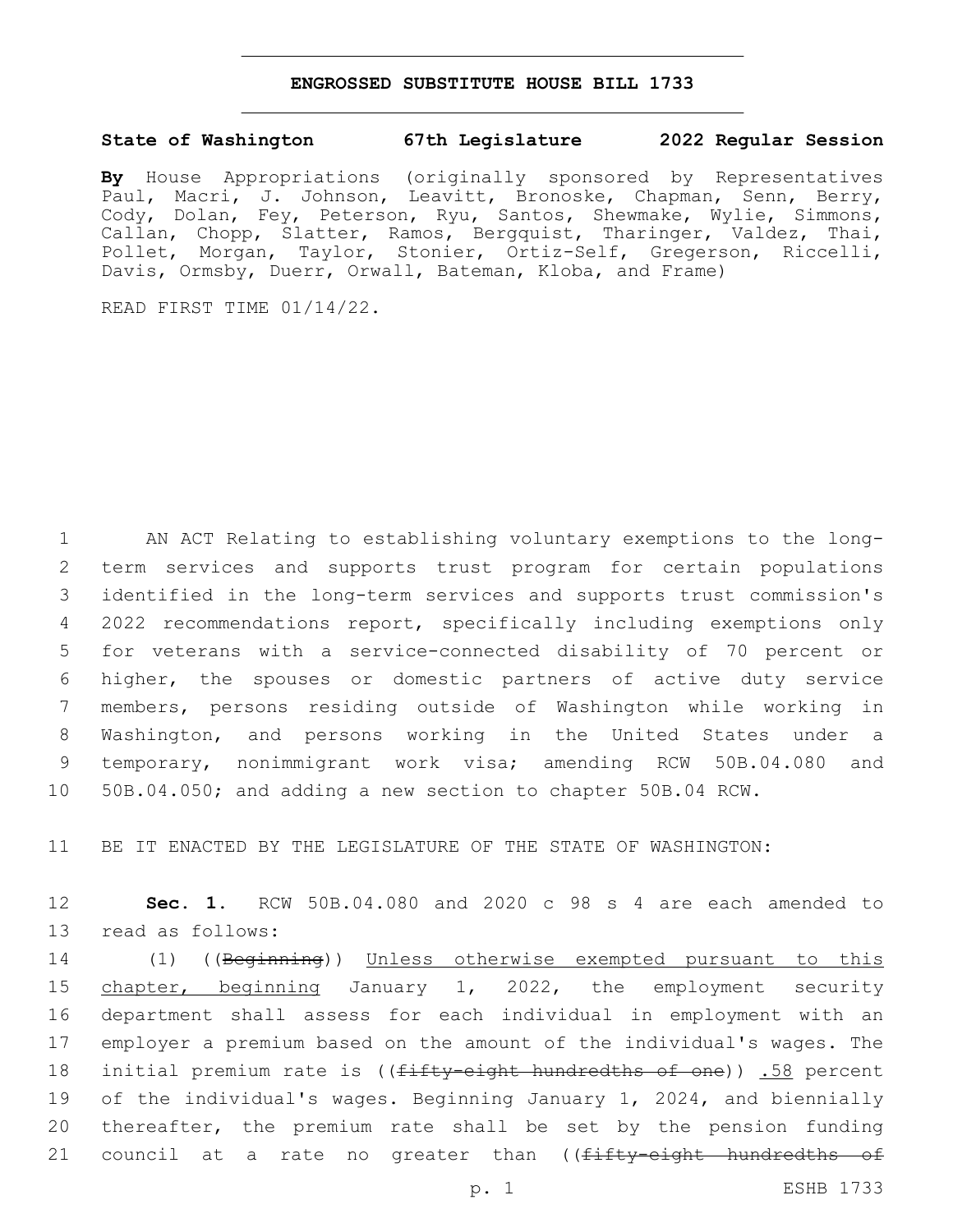1 one)) .58 percent. In addition, the pension funding council must set the premium rate at the lowest amount necessary to maintain the actuarial solvency of the long-term services and supports trust account created in RCW 50B.04.100 in accordance with recognized insurance principles and designed to attempt to limit fluctuations in the premium rate. To facilitate the premium rate setting the office of the state actuary must perform a biennial actuarial audit and valuation of the fund and make recommendations to the pension funding 9 council.

 (2)(a) The employer must collect from the employees the premiums provided under this section through payroll deductions and remit the amounts collected to the employment security department.

 (b) In collecting employee premiums through payroll deductions, the employer shall act as the agent of the employees and shall remit the amounts to the employment security department as required by this 16 chapter.

 (3) Nothing in this chapter requires any party to a collective bargaining agreement in existence on October 19, 2017, to reopen negotiations of the agreement or to apply any of the responsibilities under this chapter unless and until the existing agreement is reopened or renegotiated by the parties or expires.

 (4)(a) Premiums shall be collected in the manner and at such intervals as provided in this chapter and directed by the employment 24 security department.

 (b) To the extent feasible, the employment security department shall use the premium assessment, collection, and reporting 27 procedures in Title 50A RCW.

 (5) The employment security department shall deposit all premiums collected in this section in the long-term services and supports 30 trust account created in RCW 50B.04.100.

 (6) Premiums collected in this section are placed in the trust account for the individuals who become eligible for the program.

 (7) If the premiums established in this section are increased, the legislature shall notify each qualified individual by mail that the person's premiums have been increased, describe the reason for increasing the premiums, and describe the plan for restoring the 37 funds so that premiums are returned to ((fifty-eight hundredths of  $\theta$ )  $\frac{158}{10}$  percent of the individual's wages.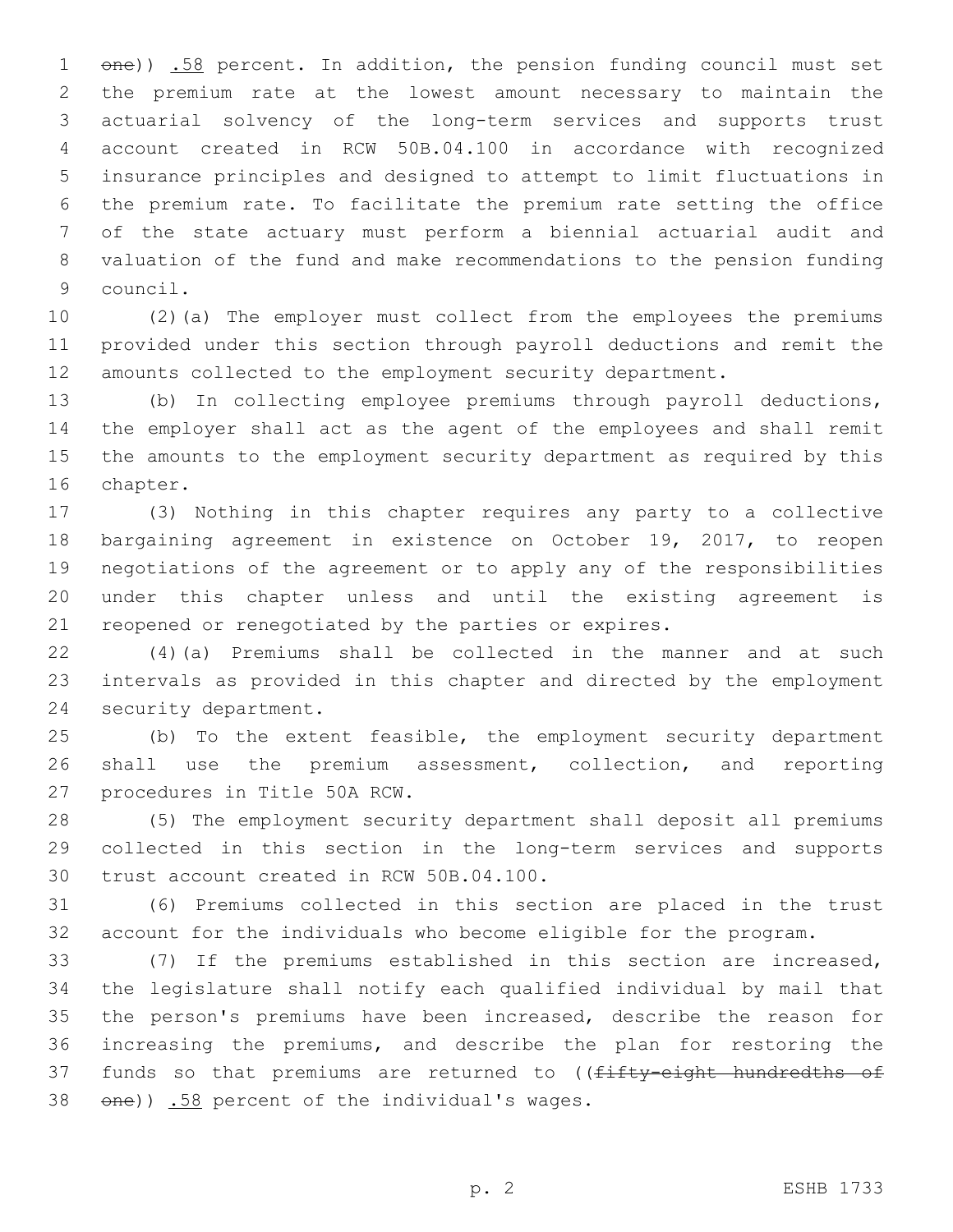NEW SECTION. **Sec. 2.** A new section is added to chapter 50B.04 2 RCW to read as follows:

 (1) Beginning January 1, 2023, the employment security department shall accept and approve applications for voluntary exemptions from the premium assessment under RCW 50B.04.080 for any employee who meets criteria established by the employment security department for 7 an exemption based on the employee's status as:

 (a) A veteran of the United States military who has been rated by the United States department of veterans affairs as having a service-10 connected disability of 70 percent or greater;

 (b) A spouse or registered domestic partner of an active duty service member in the United States armed forces whether or not deployed or stationed within or outside of Washington;

 (c) An employee who holds a nonimmigrant visa for temporary workers, as recognized by federal law, and is employed by an employer 16 in Washington; or

 (d) An employee who is employed by an employer in Washington, but maintains a permanent address outside of Washington as the employee's 19 primary location of residence.

 (2) The employment security department shall adopt criteria, procedures, and rules for verifying the information submitted by the applicant for an exemption under subsection (1) of this section.

 (3) An employee who receives an exemption under subsection (1) of this section may not become a qualified individual or eligible beneficiary and is permanently ineligible for coverage under this title, unless the exemption has been discontinued as provided in 27 subsection  $(4)$ ,  $(5)$ , or  $(6)$  of this section.

 (4)(a) An exemption granted in accordance with the conditions under subsection (1)(b) of this section must be discontinued within 90 days of:30

 (i) The discharge or separation from military service of the employee's spouse or registered domestic partner; or

 (ii) The dissolution of the employee's marriage or registered domestic partnership with the active duty service member.

 (b) Within 90 days of the occurrence of either of the events in (a) of this subsection, an employee who has received an exemption 37 under subsection (1) of this section shall:

 (i) Notify the employment security department that the exemption must be discontinued because of the occurrence of either of the 40 events in (a) of this subsection; and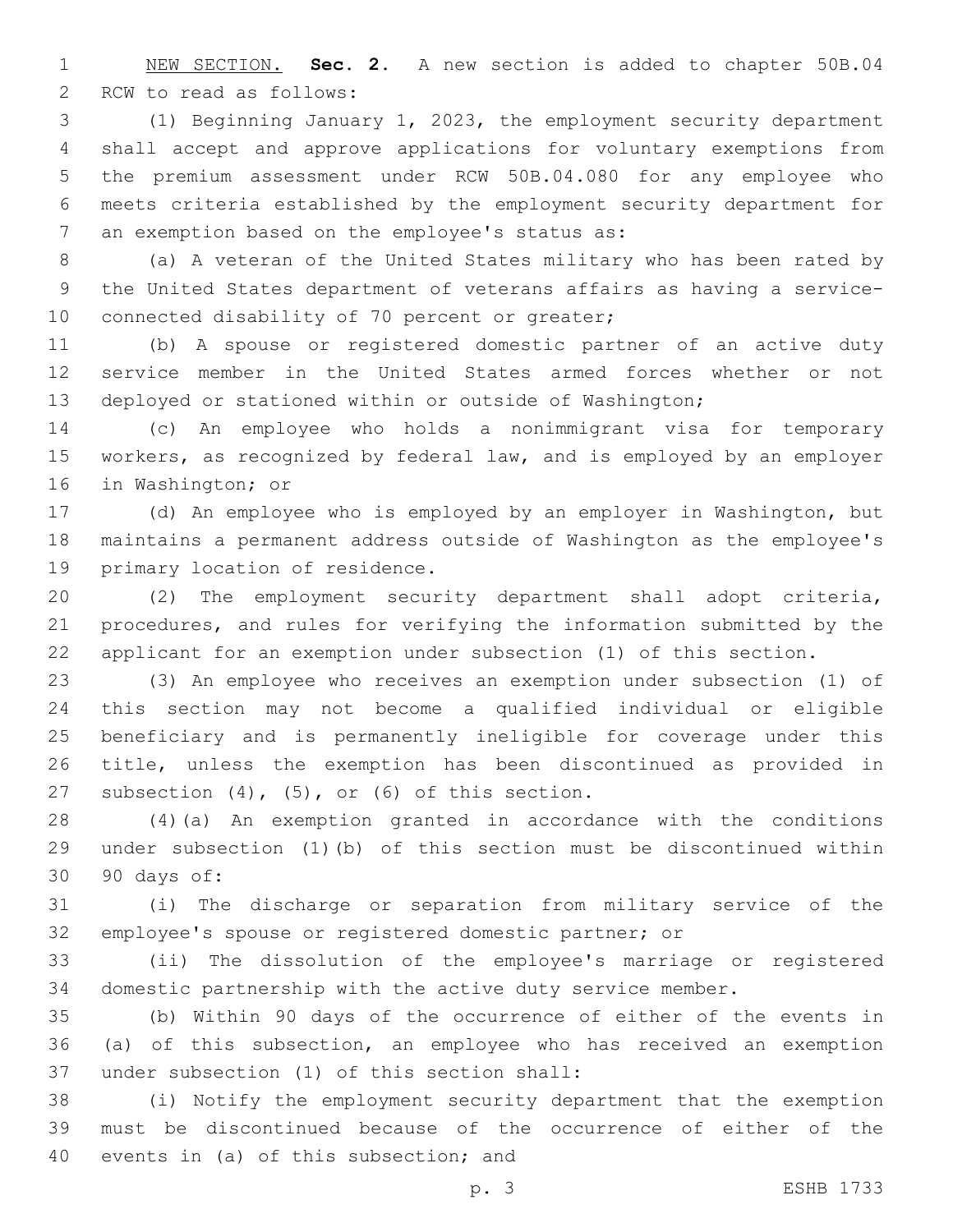(ii) Notify the employee's employer that the employee is no longer exempt and that the employer must begin collecting premiums from the employee in accordance with RCW 50B.04.080.

 (c) Upon notification to the employment security department and the employer, premium assessments established under RCW 50B.04.080 must begin and the employee may become a qualified individual or eligible beneficiary upon meeting the requirements established in 8 this chapter.

 (d) Failure to begin paying the premium established under RCW 50B.04.080 within 90 days of the occurrence of either of the events in (a) of this subsection shall result in the payment of any unpaid premiums from the employee, with interest at the rate of one percent 13 per month or fraction thereof, by the employee to the employment security department from the date on which the payment should have 15 begun.

 (5)(a) An exemption granted in accordance with the conditions under subsection (1)(c) of this section must be discontinued within 90 days of an employee changing the employee's nonimmigrant visa for temporary workers status to become a permanent resident or citizen 20 employed in Washington.

 (b) Within 90 days of the employee changing the employee's nonimmigrant visa for temporary workers status to become a permanent resident or citizen employed in Washington, the employee who has received an exemption under subsection (1)(c) of this section shall:

 (i) Notify the employment security department that the employee no longer holds a nonimmigrant visa for temporary workers and is a permanent resident or citizen employed in Washington and the 28 exemption must be discontinued; and

 (ii) Notify the employee's employer that the employee no longer holds a nonimmigrant visa for temporary workers and is a permanent resident or citizen employed in Washington, and that the employer must begin collecting premiums from the employee in accordance with 33 RCW 50B.04.080.

 (c) Upon notification to the employment security department and the employer, premium assessments established under RCW 50B.04.080 must begin and the employee may become a qualified individual or eligible beneficiary upon meeting the requirements established in 38 this chapter.

 (d) Failure to begin paying the premium established under RCW 50B.04.080 within 90 days of an employee no longer holding a

p. 4 ESHB 1733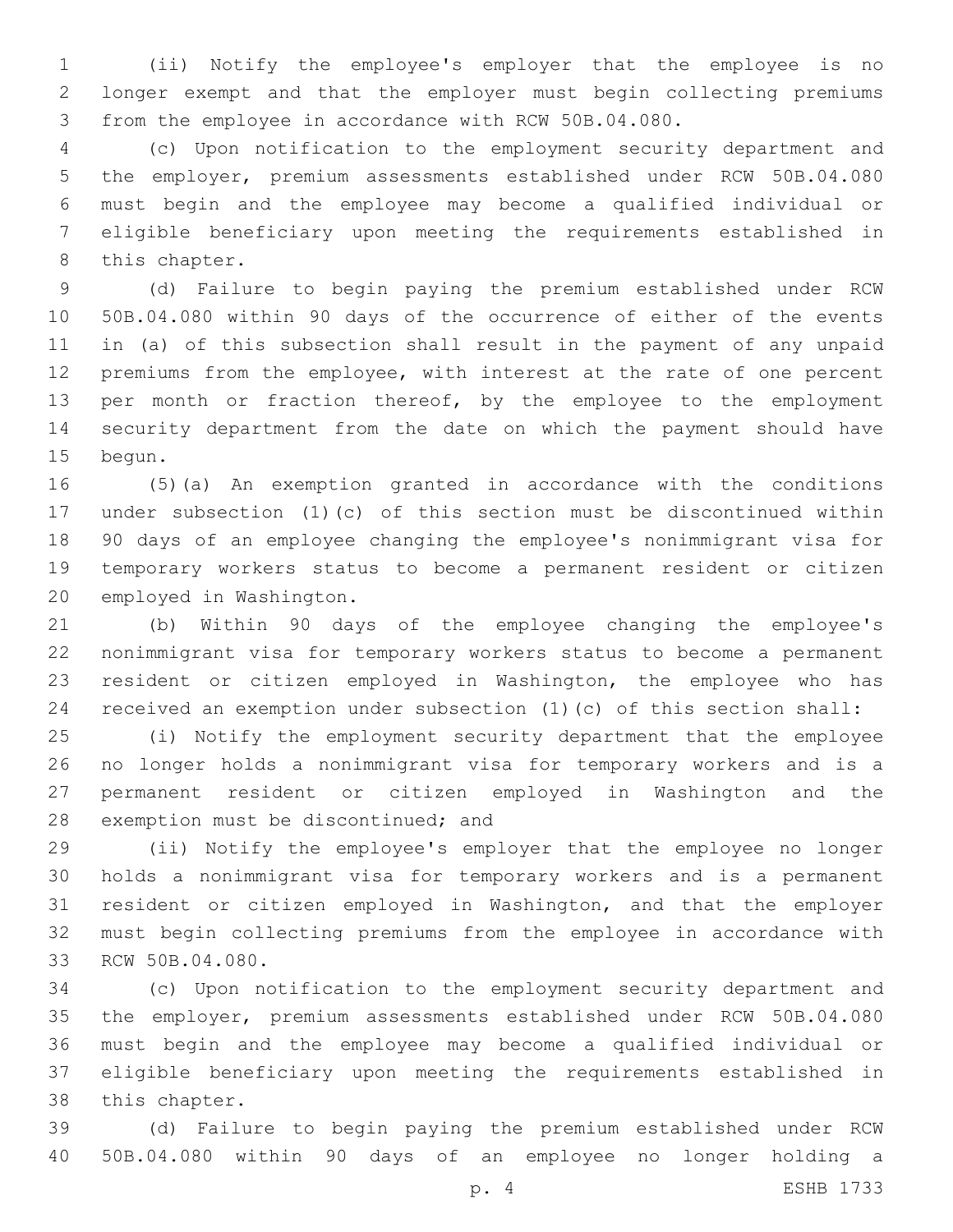nonimmigrant visa for temporary workers and becoming a permanent resident or citizen employed in Washington shall result in the payment of any unpaid premiums from the employee, with interest at 4 the rate of one percent per month or fraction thereof, by the employee to the employment security department from the date on which 6 the payment should have begun.

 (6)(a) An exemption granted in accordance with the conditions under subsection (1)(d) of this section must be discontinued within 90 days of an employee establishing a permanent address within Washington as the employee's primary location of residence.

 (b) Within 90 days of the employee establishing a permanent address within Washington as the employee's primary location of 13 residence, the employee who has received an exemption under 14 subsection (1)(d) of this section shall:

 (i) Notify the employment security department that the employee is residing in Washington and the exemption must be discontinued; and

 (ii) Notify the employee's employer that the employee is no longer exempt and that the employer must begin collecting premiums from the employee in accordance with RCW 50B.04.080.

 (c) Upon notification to the employment security department and the employer, premium assessments established under RCW 50B.04.080 must begin and the employee may become a qualified individual or eligible beneficiary upon meeting the requirements established in 24 this chapter.

 (d) Failure to begin paying the premium established under RCW 50B.04.080 within 90 days of an employee establishing a permanent address within Washington as the employee's primary location of residence shall result in the payment of any unpaid premiums from the employee, with interest at the rate of one percent per month or fraction thereof, by the employee to the employment security department from the date on which the payment should have begun.

 (7) Exempt employees are not entitled to a refund of any premium deductions made before the effective date of an approved exemption, except for premiums collected prior to the effective date of the 35 premium assessment under RCW 50B.04.080.

 (8) An employee who has received an exemption pursuant to this section shall provide written notification to all current and future 38 employers of an approved exemption.

 (9) If an exempt employee fails to notify an employer of an exemption, the exempt employee is not entitled to a refund of any

p. 5 ESHB 1733